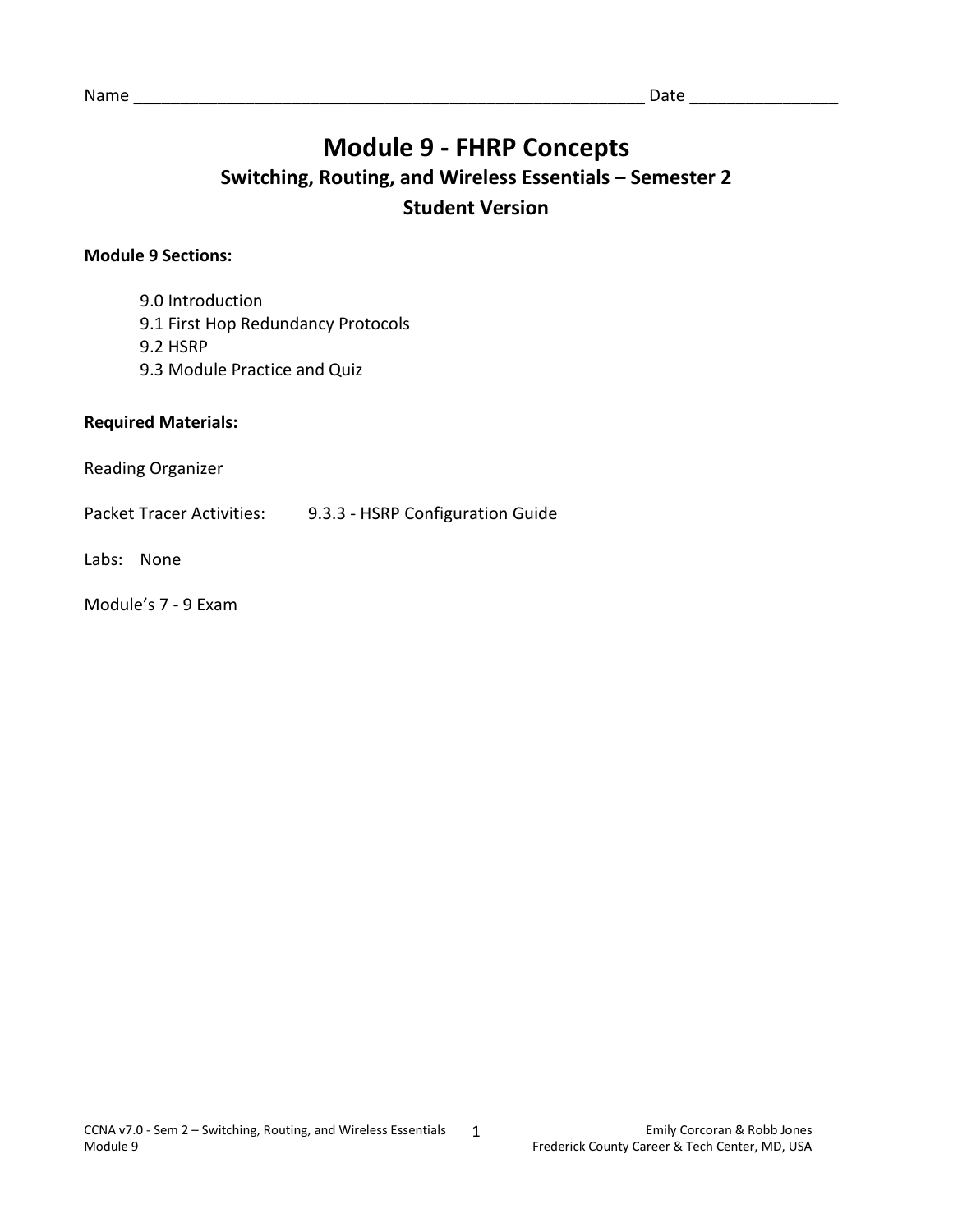## Page intentionally left blank.

2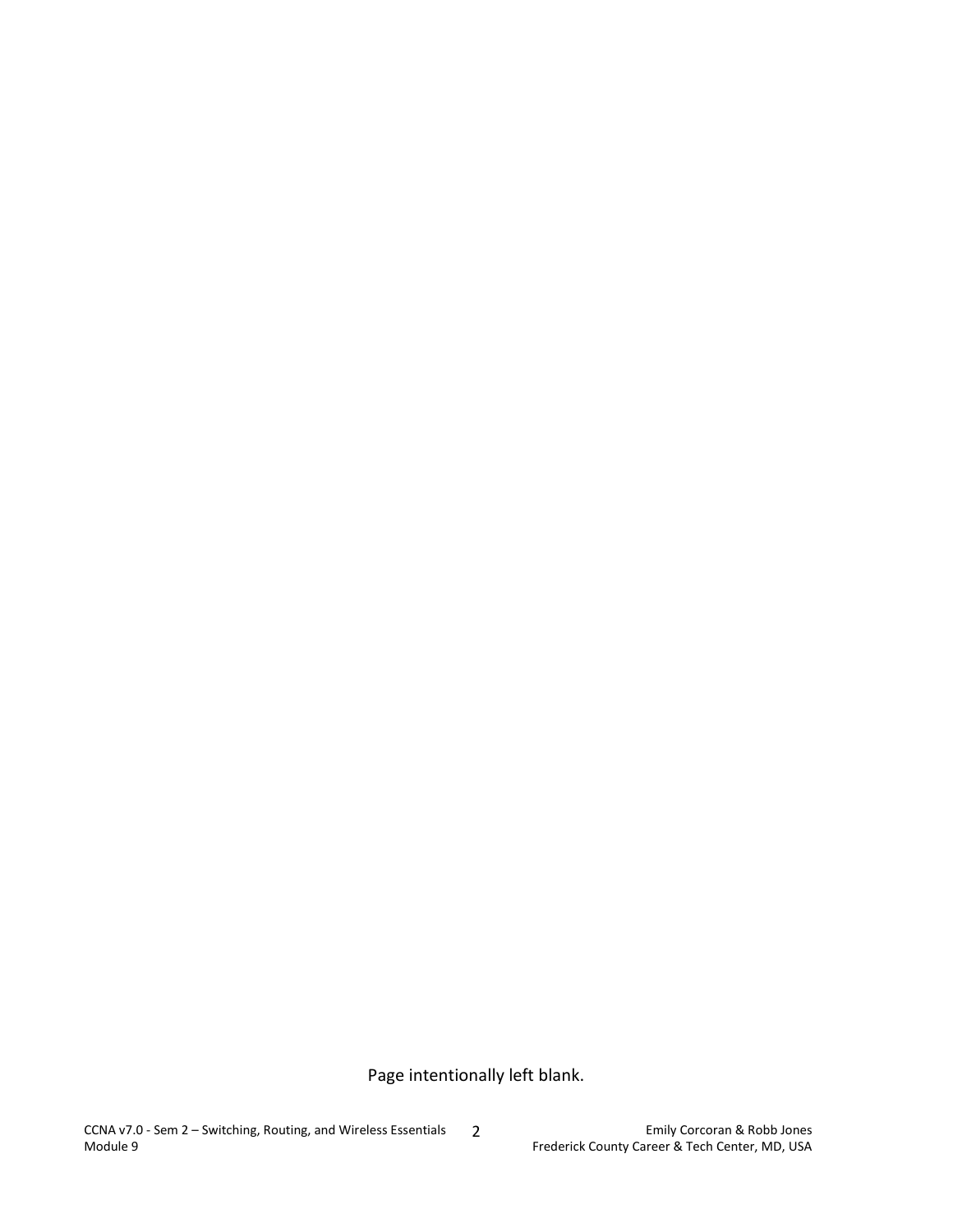| Points | {XX |
|--------|-----|
|--------|-----|

# **Module 9 - FHRP Concepts Reading Organizer Student Version**

**Note**: The Reading Organizer has weighted scoring. Any question with the word **explain**, **define, or describe** in it is expected to have a longer answer and is worth two points each.

## **After completion of this module, you should be able to:**

- Explain the purpose and operation of first hop redundancy protocols.
- Explain how HSRP operates.

# **9.1 First Hop Redundancy Protocols**

1. What happens if a router or router interface (that serves as a default gateway) fails?

2. Explain what a first hop redundancy protocols (FHRPs) mechanism provides?

3. In practice, it is common for a \_\_\_\_\_\_\_\_\_\_\_\_\_\_\_\_\_\_\_\_\_\_\_\_\_\_\_\_\_\_\_\_\_ to act as the default gateway for each VLAN in a switched network.

- 4. Explain in detail why FHRP is not as critical an issue for IPv6 devices.
- 5. What is one way to prevent a single point of failure at the default gateway?

| 6. By sharing an | and a                                       | two or more |
|------------------|---------------------------------------------|-------------|
|                  | routers can act as a single virtual router. |             |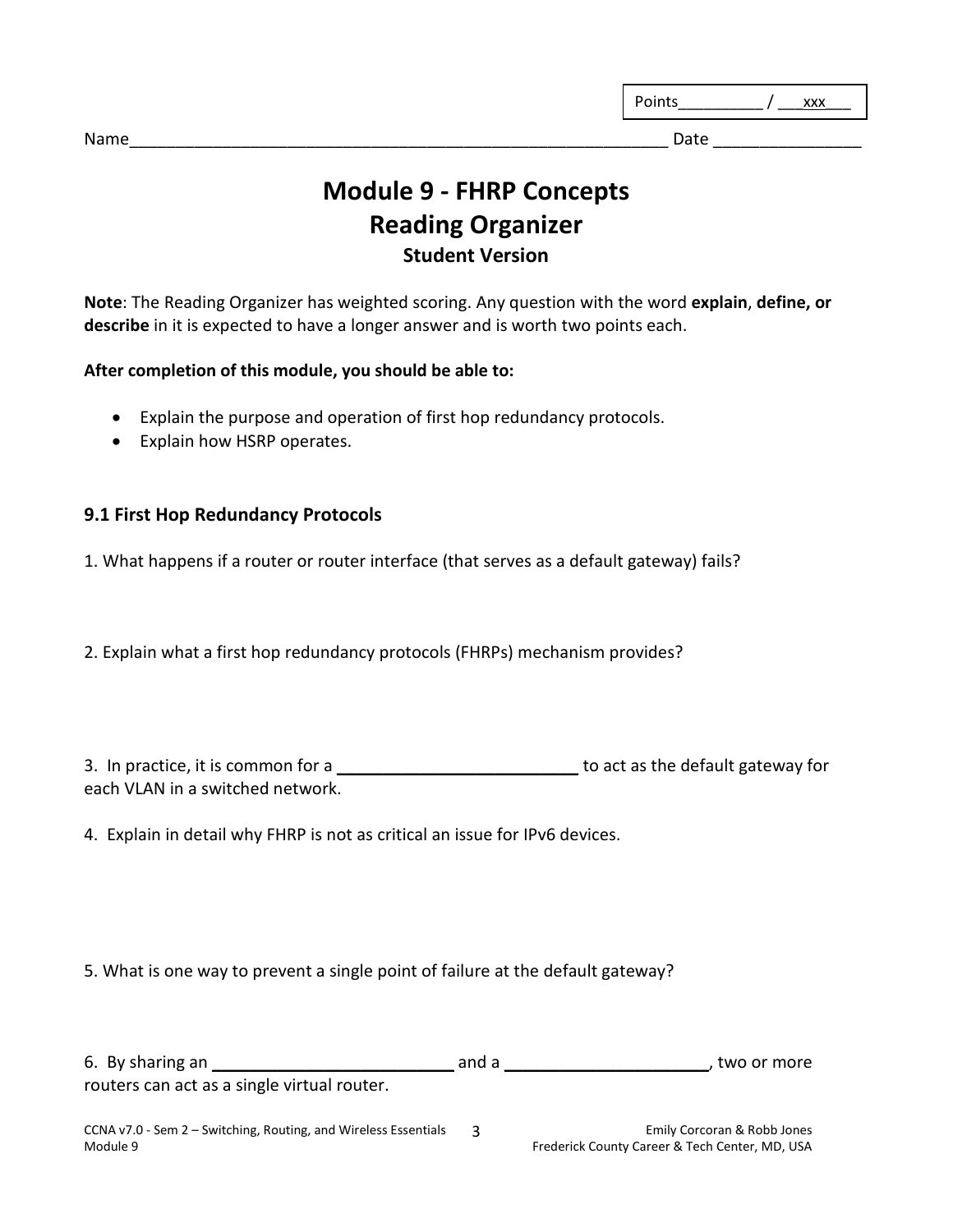7. The ability of a network to dynamically recover from the failure of a device acting as a default gateway is known as what?

8. Describe the three steps that take place when the active router fails.

Step  $1 -$ 

Step 2 -

Step 3 –

9. List and fully describe the different FHRP options.

a.  $\frac{1}{2}$  –  $\frac{1}{2}$  –  $\frac{1}{2}$  –  $\frac{1}{2}$  –  $\frac{1}{2}$  –  $\frac{1}{2}$  –  $\frac{1}{2}$  –  $\frac{1}{2}$  –  $\frac{1}{2}$  –  $\frac{1}{2}$  –  $\frac{1}{2}$  –  $\frac{1}{2}$  –  $\frac{1}{2}$  –  $\frac{1}{2}$  –  $\frac{1}{2}$  –  $\frac{1}{2}$  –  $\frac{1}{2}$  –  $\frac{1}{2}$  –  $\$ b. \_\_\_\_\_\_\_\_\_\_\_\_\_\_\_\_\_\_\_\_\_\_\_\_\_\_\_\_\_\_\_\_\_\_\_\_\_\_\_\_\_\_ – c.  $\frac{1}{2}$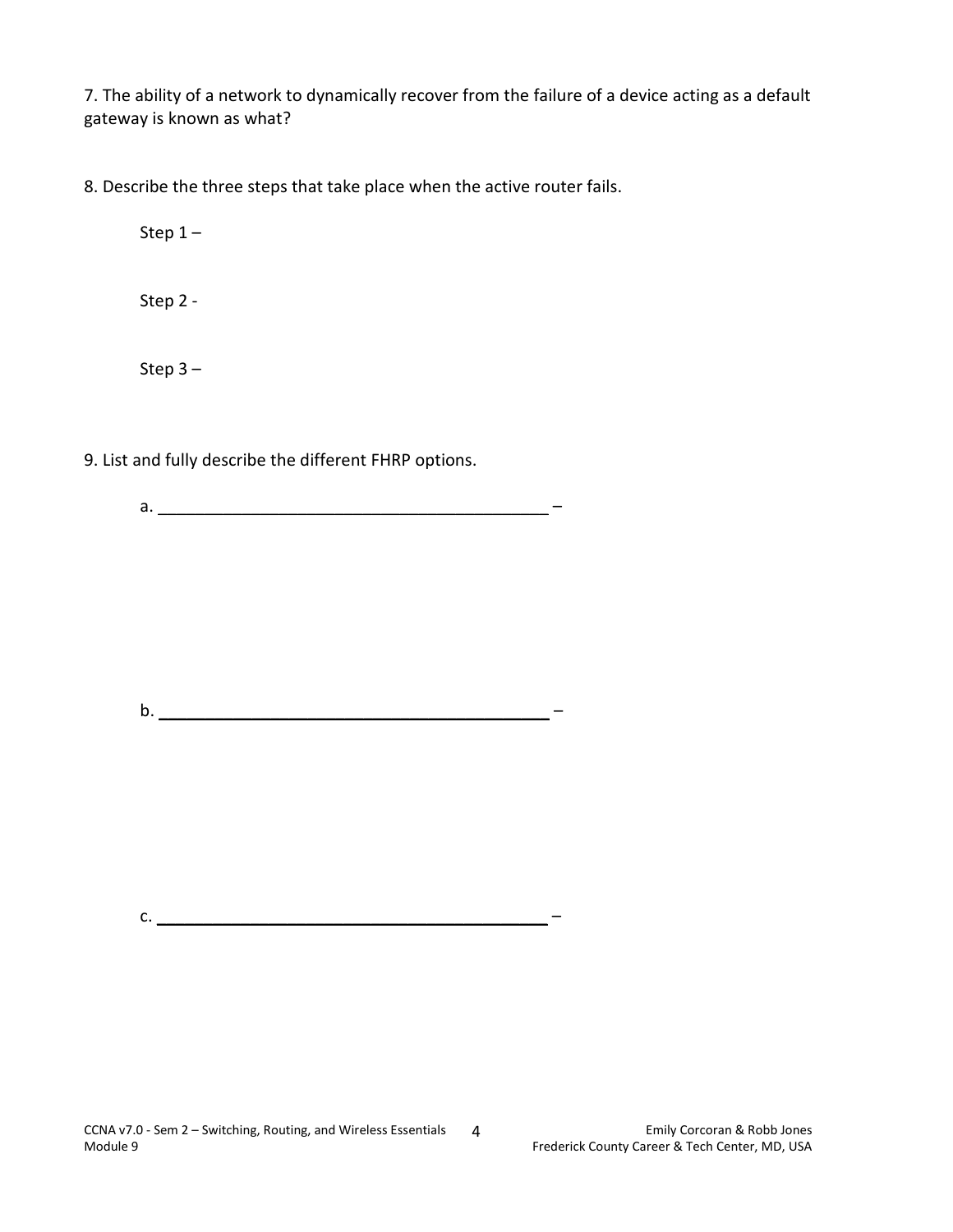| e.                            |  |  |  |
|-------------------------------|--|--|--|
|                               |  |  |  |
|                               |  |  |  |
|                               |  |  |  |
|                               |  |  |  |
|                               |  |  |  |
|                               |  |  |  |
|                               |  |  |  |
|                               |  |  |  |
|                               |  |  |  |
|                               |  |  |  |
|                               |  |  |  |
|                               |  |  |  |
| $g.$ $\overline{\phantom{a}}$ |  |  |  |

 $d.$ 

### **9.2 HSRP**

10. \_\_\_\_\_\_\_\_\_\_\_\_\_\_\_\_\_\_ is a Cisco-proprietary FHRP that is designed to allow for transparent failover of a first-hop IP device.

11. The role of the active and standby routers is determined during the HSRP \_\_\_\_\_\_\_\_\_\_\_\_\_\_\_\_\_\_\_\_\_\_\_ process.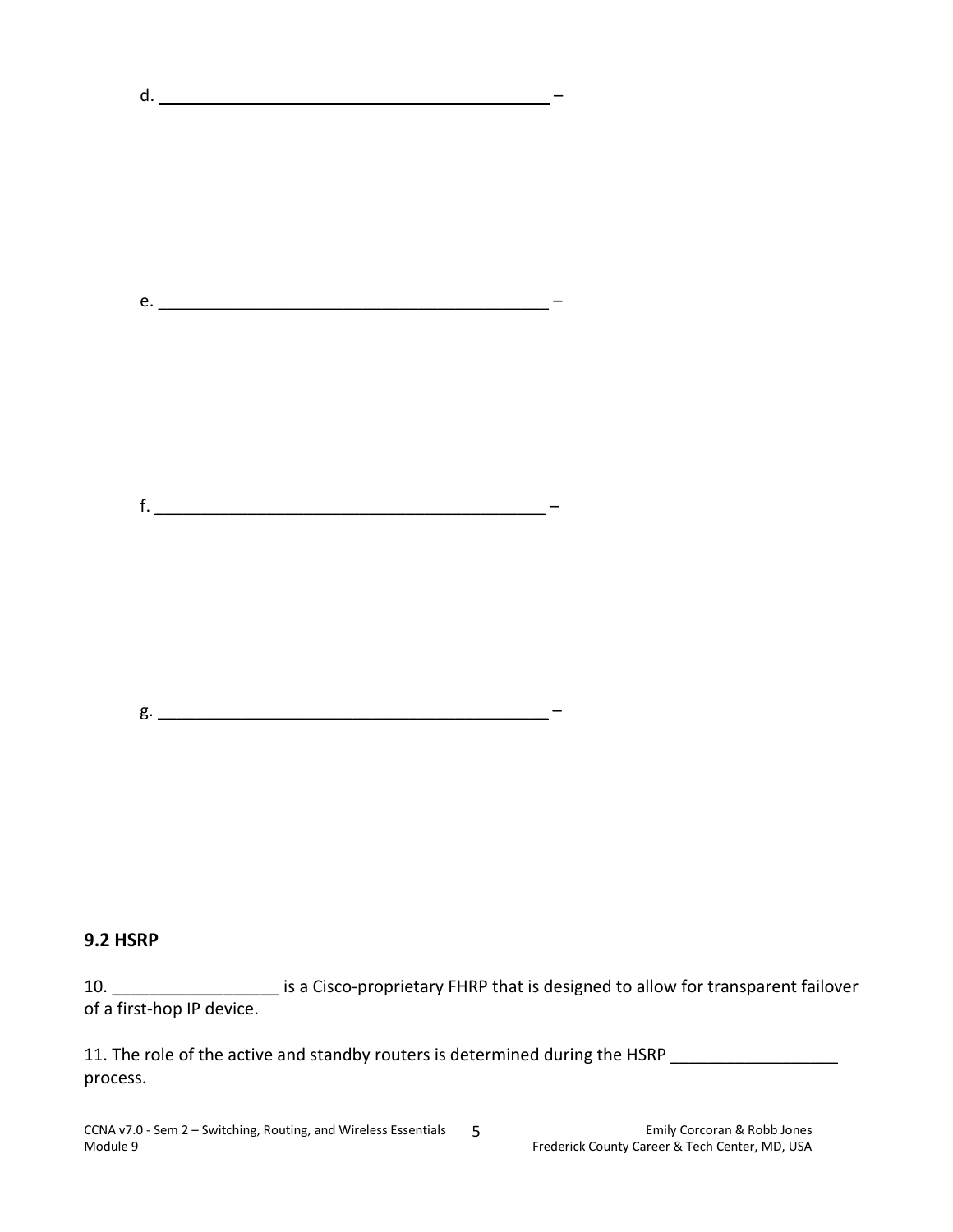12. By default, how does HSRP elect its active router?

13. If HSRP priority is used instead of the IP address what determines the active router?

14. What is the default HSRP priority number?

15. If the priorities are equal, how does the router elect the active router?

16. What command can you use to manually configure a router to be the active router?

17. By default, after a router becomes the active router, what happens if another router comes online with a higher HSRP priority?

18. How can you force a new HSRP election process to take place when a higher priority router comes online?

19. What does preemption do?

20. What happens if a router is enabled for preemption, with equal priority but a higher IPv4 address?

21. A router can either be the \_\_\_\_\_\_\_\_\_\_\_\_\_\_\_\_\_\_\_\_\_\_\_HSRP router responsible for forwarding traffic for the segment, or it can be a \_\_\_\_\_\_\_\_\_\_\_\_\_\_\_\_\_\_\_\_\_\_ HSRP router on standby, ready to assume the active role if the active router fails.